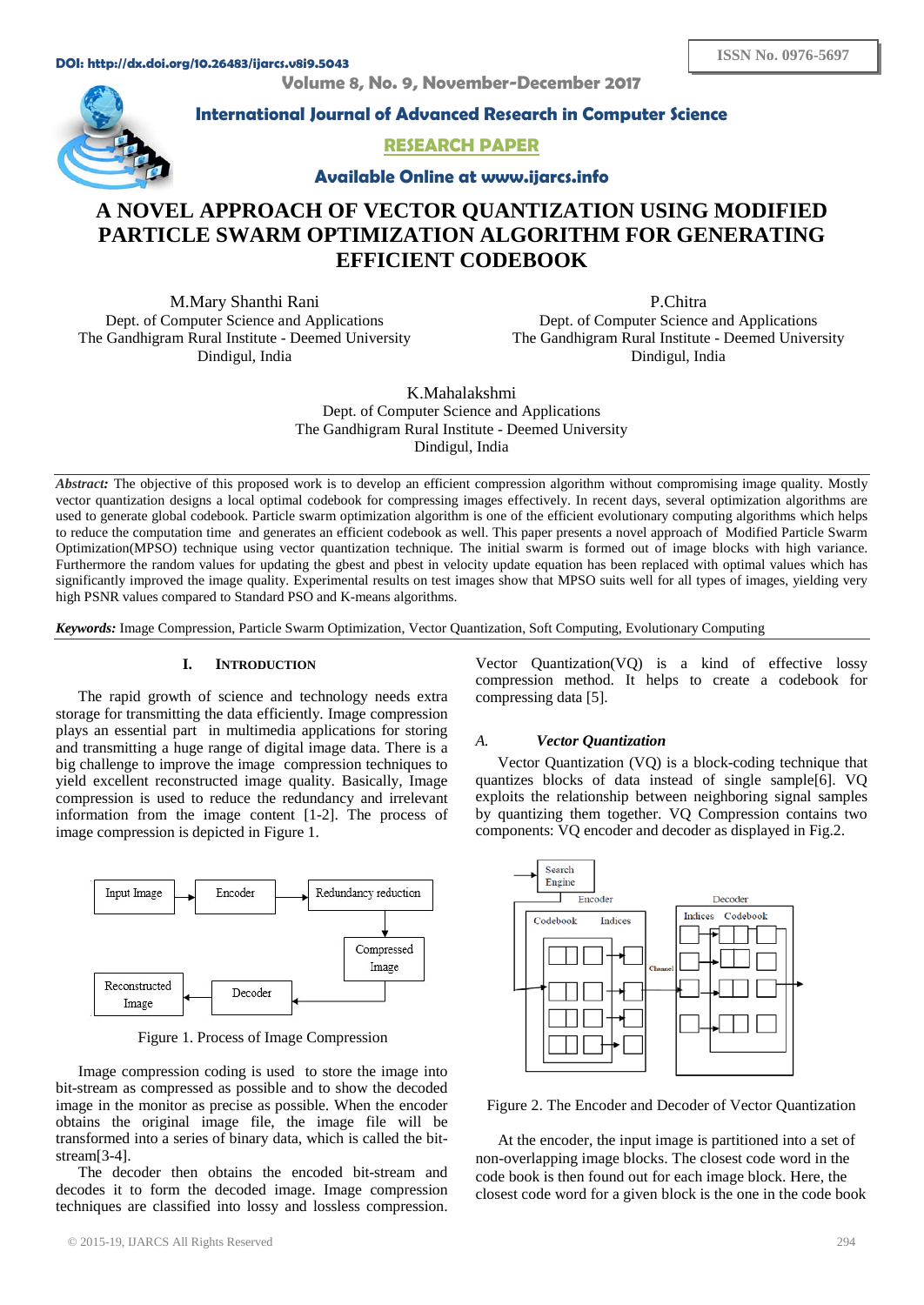that has the least squared Euclidean distance from the input block.

Vector quantization is a conventional quantization technique for signal processing and image compression which allows the modeling of the prospect of density functions by the distribution of prototype vectors[6]. It works by dividing a large set of values (vectors) into groups having approximately the same number of points closest to them. Each group is signified by its centroid value, as in k-means algorithm and some other algorithms. The process of vector quantization is visually shown in Fig.3.



Figure 3. Basic Block Diagram of Vector Quantization

Various methods have been proposed using vector quantization method [7-11].

### *B. Particle Swarm Optimization(PSO)*

Particle Swarm Optimization(PSO) is one of the efficient evolutionary computing algorithm. It is a nature inspired algorithm originally proposed by Kennedy and Eberhart. It is a population based stochastic optimization technique similar to the evolutionary computing Genetic Algorithm(GA).It is stochastic algorithm which produces the optimum solution space. The standard particle swarm optimization process is presented in Fig.4.



Figure 4. The Standard Particle Swarm Optimization

The above process represents a particle flying in the search space and moving towards the global optimum.

A particle in PSO can be defined as  $\Box$  [a, b] where i=1, 2, 3... D and a,  $b \square R$ , D is for dimensions and R is for real numbers. Each particle has its own velocity and position which is randomly initialized in the start. Each particle have to preserve its positions pbest known as local best position and the Gbest known as global best position among all the particles. Following equations are used to appraise the position and velocity of the particle. PSO have been effectively used across wide range of applications, for example, Telecommunications, Combinatorial optimization, signal processing, Network training, System control, Data mining , Power systems design, and many other areas.

### *C. Related Work*

This section presents a study of existing image compression methods based on Particle Swarm Optimization algorithm.

Andrew Stacey *et al.* **[**12] described about particle swarm optimization with mutation. The main advantage of mutation is speed up convergence and escape local minima. It compares the effectiveness of the basic particle swarm optimization<br>scheme (BPSO) with each of BPSO with mutation. scheme  $(BPSO)$  with each of constriction particle swarm optimization (CPSO) with mutation, and CPSO without mutation. Alberto Moraglio and Julian Togelius [13] proposed an extension of Geometric Particle Swarm Optimization (GPSO), the inertial GPSO (IGPSO), that generalizes the traditional PSO endowed with the full equation of motion of particles to generic search spaces. Yongfang Chu and Zhihua Cui [14] developed an algorithm based on Neighborhood Sharing Particle Swarm Optimization which replaces the individual experience by the neighbor sharing information of current state and proposes the neighbourhood sharing particle swarm algorithm. Yanduo Zhang and Yunchang Zhu[15] proposed a modified centre particle swarm optimization algorithm which the tournament selection operator is introduced to select the evolved particles. James M. Hereford [16]described a distributed particle swarm optimization algorithm for swarm robotic applications which is used for "search" type operations and allows each robot to calculate its new position based on its present position and present measurement. Zhang Xiao-hua et al. [17] proposed a Intelligent Particle Swarm Optimization in Multi-objective Optimization which is based on AER (Agent-Environment-Rules) model. This is mainly used in competition operator and clone selection operator are designed to provide an appropriate selection pressure to propel the swarm population towards the Pareto-optimal front. Shuyuan Yang, Min Wang and Licheng Jiao [18] proposed a new discrete particle swarm optimization algorithm based on quantum individual. Yuhui Shi [19] described about a fuzzy system is implemented to dynamically adapt the inertia weight of the particle swarm optimization algorithm . A. Muruganandham and R.S.D. Wahida Banu [20] proposed a fast fractal encoding system using particle swarm optimization (PSO) to reduce the encoding time. Qian Chen *et al*. [21] proposed Particle Swarm Optimization (PSO) cluster method to build high quality codebook for compressing images. There are various methods have been proposed using PSO technique.

The rest of the paper organized as follows: Section II describes about the proposed work, Section III examines the results and discussion using various medical test images and finally, Section IV concludes the merits and demerits of the proposed work with future enhancement.

#### **II. PROPOSED METHOD**

Particle Swarm Optimization is an effective nature inspired algorithm for finding the optimum solution space using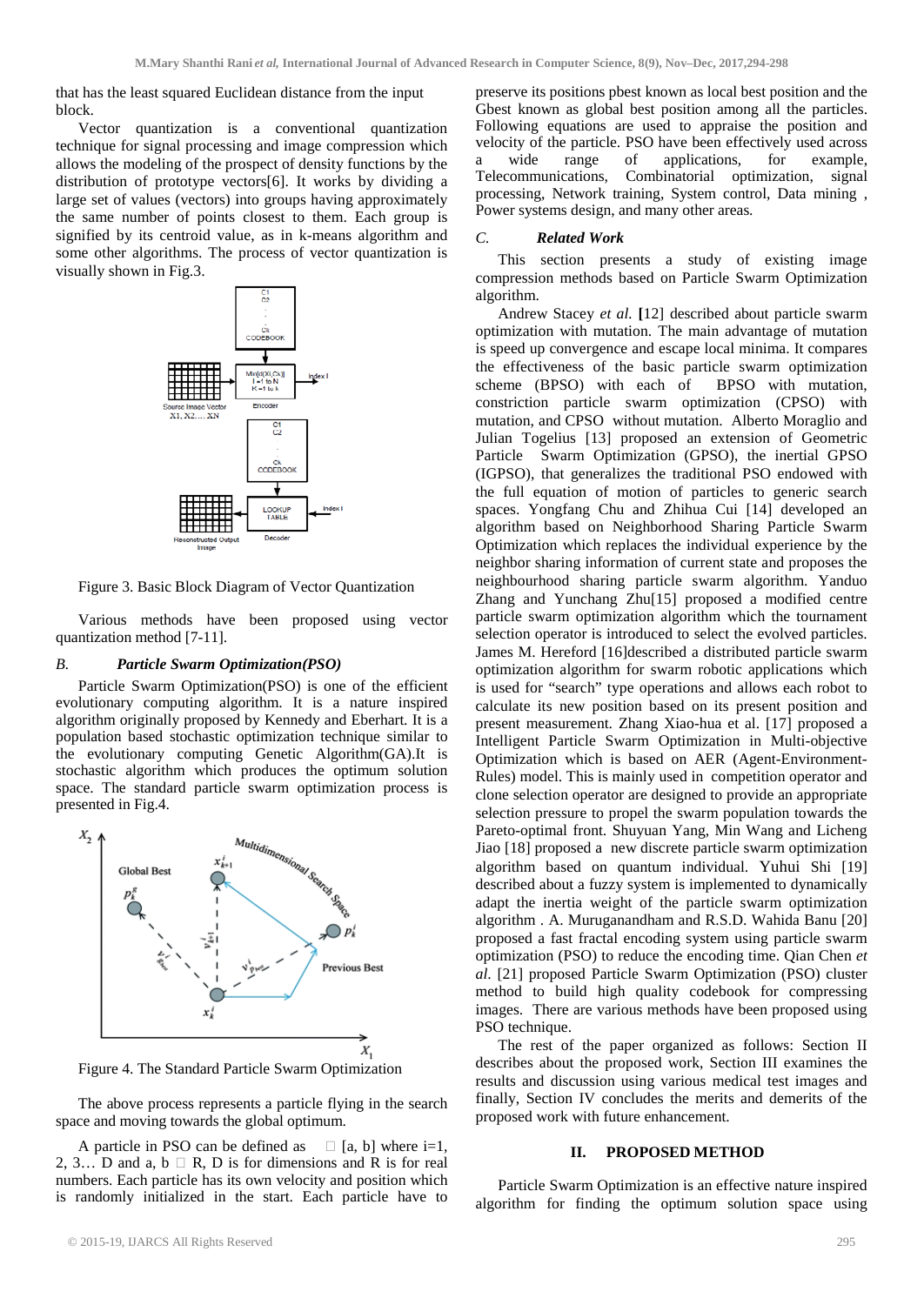stochastic optimization method. The proposed method is based on Particle Swarm Optimization(PSO) algorithm for compressing images with less computation complexity. PSO is used for generating the codebook in vector quantization. The input image is divided into nxn blocks which constitute the training set. To generate the codebook generally the initial cluster centers are chosen randomly. In the proposed method, blocks with high variance are chosen as the initial cluster centroids. The initial cluster centroids are taken as the initial particles for PSO. The fitness function is the minimization of Euclidean distance between each block and its respective cluster centroid. The algorithm then searches for optimal centroids through a series of iterations. During each iteration, the value of pbest and gbest are found out for updating the position and velocity of each particle, using (1).

$$
V_i(t+1) = V_i(t) + C_1 * r_1 (P_{best} - n_i(b)) + C_2 * r_2 (g_{best} - x_i(t))
$$
 (1)

In normal PSO, r1 and r2 are random numbers in the range [0,1]. In the proposed method, the random values r1 and r2 are substituted with optimal values  $v1(0.1)$  and g1 as given in (3) which are found out through several trial.

$$
g_1 = v_1 + 2\tag{2}
$$

$$
V_i(t+1) = V_i(t) + C_1 * v_1 (P_{best} - n_i(b)) + C_2 * g_1 (g_{best} - x_i(t))
$$
 (3)

This novel substitution has resulted in a huge PSNR gain of novel PSO over random method.

The algorithm of the proposed method is outlined as follows.

- Step 1: Divide the input image into n\*n blocks.
- Step 2: Find the variance of each block.
- Step 3: Find 'N' blocks having high variance.
- Step 4:Apply PSO with above 'N' blocks as the initial set of particles(swarm) and generate the PSO codebook using optimal values of v1 and g1.

Step 5: Repeat steps 1 to 4 for different block sizes.

# *A. Proposed Flow Diagram*

The detailed process of the proposed method is pictorially represented in Figure 5.



Figure 5. Proposed Flow Diagram

### **III. RESULTS AND DISSCUSSION**

The performance analysis of the proposed method has been examined by compressing five different medical images such as MRI\_Brain, Mammogram Image, MRI\_Knee, MRI\_Spine and X-Ray Chest Image. The evaluation of the experimental results using the compression performance metrics such as Peak Signal to Noise Ratio(PSNR), Compression Ratio(CR), Bit Rate(BR) and Computation Time(CT). Additionally, the proposed method is compared with similar existing methods which proves that the proposed method achieves high PSNR with an acceptable compression ratio.

The performance of the proposed method is compared with two algorithms standard PSO and K-means algorithm, in terms of standard compression metrics like Mean Square Error (MSE), Peak Signal to Noise Ratio (PSNR), Compression Ratio (CR), and Computation Time (CT).

Peak Signal Noise ratio (PSNR) - Peak Signal Noise Ratio(PSNR) is used to evaluate the quality between the compressed and the original image. Generally, it is measured in decibels using (4).

$$
PSNR = 20\log_{10}\frac{255}{\sqrt{MSE}}\tag{4}
$$

Structural Similarity (SSIM) - SSIM is an effective metric for measuring the image quality using mean, standard deviation and correlation of the pixels in the original image and the reconstructed image using (5)

$$
Q = \frac{4\mathbf{\sigma}_{xy}\mu_{x-y}}{\left(\sigma_{x}^{2}\sigma_{y}^{2}\right)\left(\mu_{x}^{2}\mu_{y}^{2}\right)}
$$
(5)

Compression Ratio(CR) - Compression Ratio finds the compressed range of the reconstructed image, which defines the achievement of compression by the proposed method.

$$
CR = \frac{Original\ Image\ size}{Compressed\ Image\ Size}
$$
 (6)

Bit- Rate (BR) - Bit rate is used to find the minimum bits required for storing one pixel.

$$
Bpp = \frac{Original\ Image\ Size\ in\ Pixels}{Total\ number\ of\ bits\ in\ Compressed\ image}
$$
 (7)

Computation Time (CT) - Computation time is used to evaluate the efficiency of the proposed method which could be minimal value.

Experimental results are carried out on several test medical images with different dimension to evaluate the performance of standard PSO and proposed Novel MPSO. The performance of both the methods in terms of standard metrics is tabulated in Table I for different test medical images.

Table I. Performance Analysis of the Proposed Method

| Image | Quality Metrics   Compression | Metrics |  |
|-------|-------------------------------|---------|--|
|-------|-------------------------------|---------|--|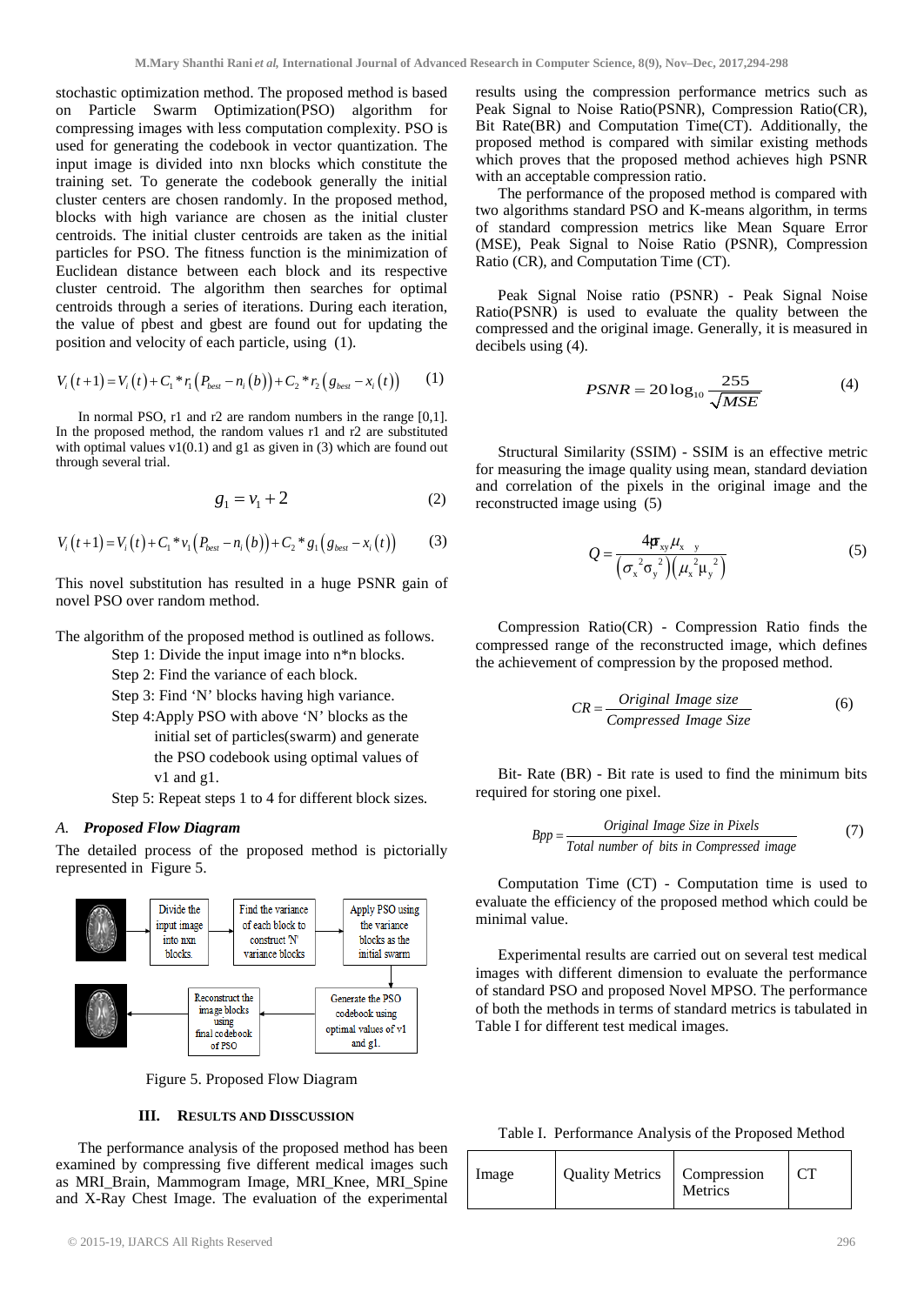|             | <b>PSNR</b> | <b>SSIM</b> | CR.   | <b>BR</b> |        |
|-------------|-------------|-------------|-------|-----------|--------|
| MRI Brain   | 40.80       | 0.424       | 6.095 | 1.312     | 7.424  |
| MRI_Knee    | 40.59       | 0.696       | 6.235 | 1.283     | 13.205 |
| MRI_Spine   | 44.44       | 0.999       | 6.263 | 1.277     | 13.646 |
| Mammogram   | 33.75       | 0.913       | 6.026 | 1.327     | 4.703  |
| X-ray Image | 36.77       | 0.997       | 6.052 | 1.321     | 5.569  |

Table I clearly reveals the superior performance of the proposed method yielding high PSNR values for medical test images. It is also obvious that the proposed method achieves a PSNR range between 33 and 44<sup>2</sup>, which is acceptable and good range for diagnosing the medical image.

The comparison of compression metrics of proposed method and standard methods are depicted in Table II.

| <b>Methods</b>            | <b>File Size</b> | CR     | MSE     | PSNR    |
|---------------------------|------------------|--------|---------|---------|
| <b>SBC</b>                | 507540           | 0.9982 | 4.7579  | 41.3566 |
| <b>LDT</b>                | 507544           | 0.9966 | 0.0395  | 62.1626 |
| <b>SVD</b>                | 507544           | 0.9966 | 26.5623 | 33.8882 |
| <b>DCT</b>                | 507544           | 0.9966 | 33.3463 | 32.9003 |
| <b>SPHIT</b>              | 507540           | 0.9982 | 6.1109  | 40.2698 |
| <b>NN</b>                 | 507544           | 0.9966 | 12.4824 | 37.1678 |
| VO                        | 507408           | 0.9984 | 45.7102 | 31.5307 |
| <b>BTC</b>                | 507452           | 0.9983 | 11.961  | 37.3531 |
| Proposed Method<br>(MPSO) | 524288           | 6.0952 | 5.451   | 40.800  |

TableII. Comparative Analysis between the Proposed and Existing Methods[22]

Table II shows that the proposed method outperforms standard methods yielding high Compression Ratio and PSNR [21]. Thus, the proposed method is an ideal choice for effective storage and transmission of medical images without compromise in the quality.

The comparative analysis of the proposed and existing method is graphically represented in Fig.6.



# Figure 6. Comparative Analysis between the Proposed and Existing Methods

The proposed method is tested using five different medical test images such as MRI\_Brain, MRI\_Knee, MRI\_Spine, Mammogram Image and X-ray Image. The performance of proposed method is visually represented in Fig.7,8,9,10 and 11. This results shows the quality of the reconstructed image using (MPSO) proposed method over the input image.



 $(a)$  $(b)$ Figure 7. a) Original MRI\_Brain Image, b) Reconstructed MRI\_Brain Image using proposed method





 $(a)$  $(b)$ Figure 8. a) Original MRI\_Knee Image, b) Reconstructed MRI\_Knee Image using proposed method





 $(b)$  $(a)$ Figure 9. a) Original Mammogram Image, b) Reconstructed Mammogram Image using proposed method